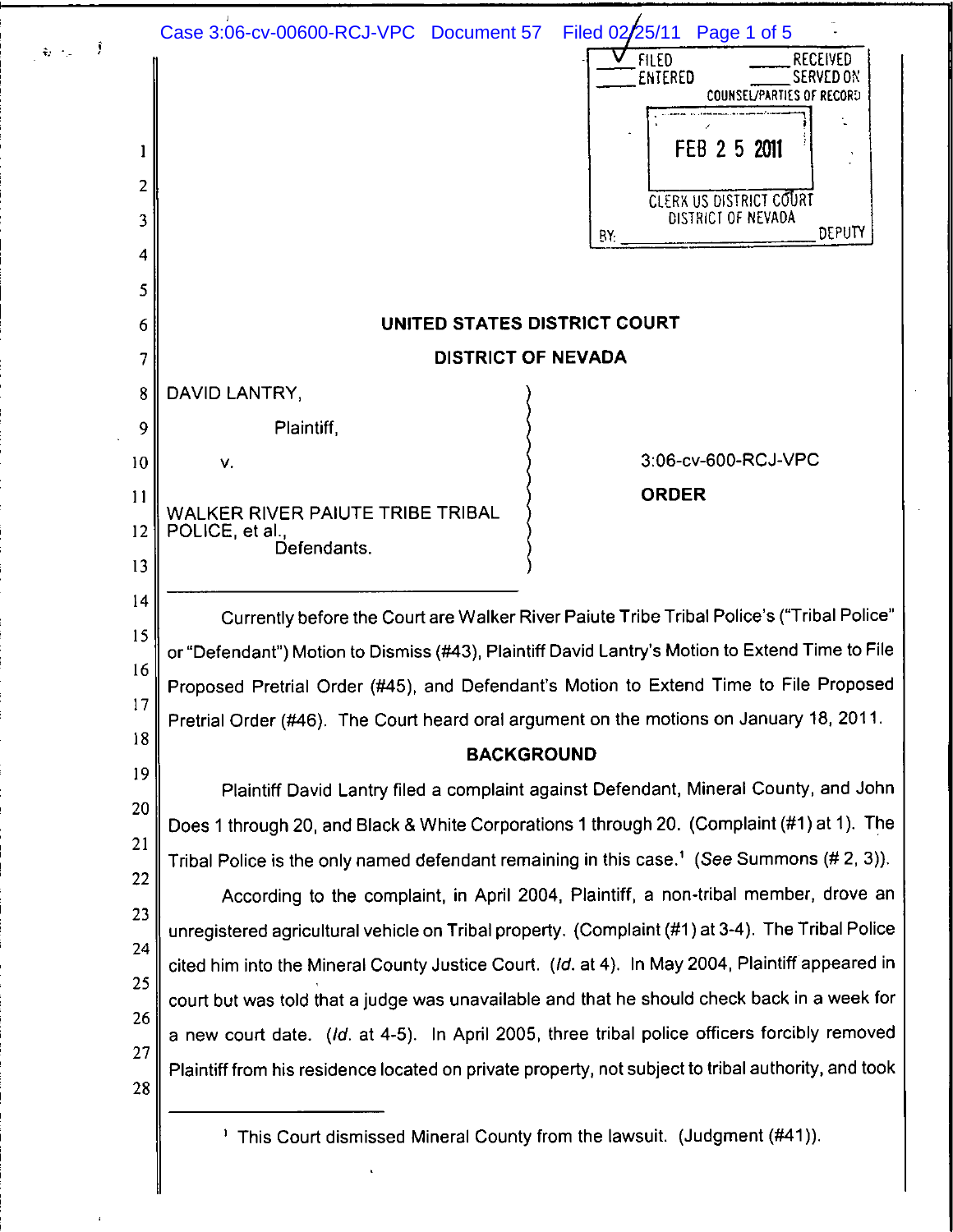## Case 3:06-cv-00600-RCJ-VPC Document 57 Filed 02/25/11 Page 2 of 5

him into custody. (Id. at 5). The officers took Plaintiff to the Mineral County Jail where he was  $\mathbf{I}$ booked on a warrant based upon the earlier citation. (Id.). Plaintiff's complaint alleged the  $\overline{2}$ following claims against Defendant: (1) excessive force under 42 U.S.C. § 1983; (2) custom 3 and policy under § 1983; (3) supervisory liability under 42 U.S.C. §§ 1983, 1985(3), and 1986;  $\overline{\mathbf{4}}$ (4) negligent supervision under §§ 1983, 1985(3), and 1986; (5) false arrest and imprisonment 5 under Nevada law; (6) oppression under color of office under Nevada law; (7) intentional 6 infliction of emotional distress; and (8) punitive damages. (Id. at 5, 7-12). 7

8

÷,

### **LEGAL STANDARD**

A district court reviews a motion to dismiss for lack of subject-matter jurisdiction under 9 Rule 12(b)(1) in two parts. U.S. Bancorp v. Ike, 171 F.Supp.2d 1122, 1124 (D. Nev. 2001). 10 In the first part, the court must decide whether the determination of jurisdiction can be made  $11$ apart from a decision on the merits of the case. Id. When the jurisdictional issue is 12 intertwined with the merits, the court should apply a summary judgment standard and assume 13  $14$ the jurisdictional allegations are true, unless converted by undisputed facts in the record. Id.  $15$ However, when the resolution of jurisdiction depends on a decision of factual issues that go to the merits, the issue should await a motion challenging the merits or a trial. Id. 16

In the second part, the court focuses on the motion.  $\mathcal{U}$ . A Rule 12(b)(1) motion can  $17$ either: (a) challenge the sufficiency of the pleadings to support subject matter jurisdiction, a 18 facial challenge, or (b) challenge the actual existence of jurisdiction, a factual attack, by 19 presenting outside evidence to resolve the factual disputes. Id. In the latter motion, the 20 pleadings are treated as evidence on the issue and the non-moving party must present  $21$ 22 evidence to defeat the motion. Id. at 1125.

23

#### **DISCUSSION**

Defendant filed the current motion to dismiss based on lack of subject-matter 24 jurisdiction and for failure to state a claim. (Mot. to Dismiss (#43) at 3). Defendant asserted 25 that it was an agency of the Walker River Paiute Tribe and that the Tribe's sovereign immunity 26 from suit extended to the Tribe's agencies, including its police department. (Id. at 3, 6). 27

28

In support of its Rule 12(b)(1) motion to dismiss, Defendant attached the affidavit of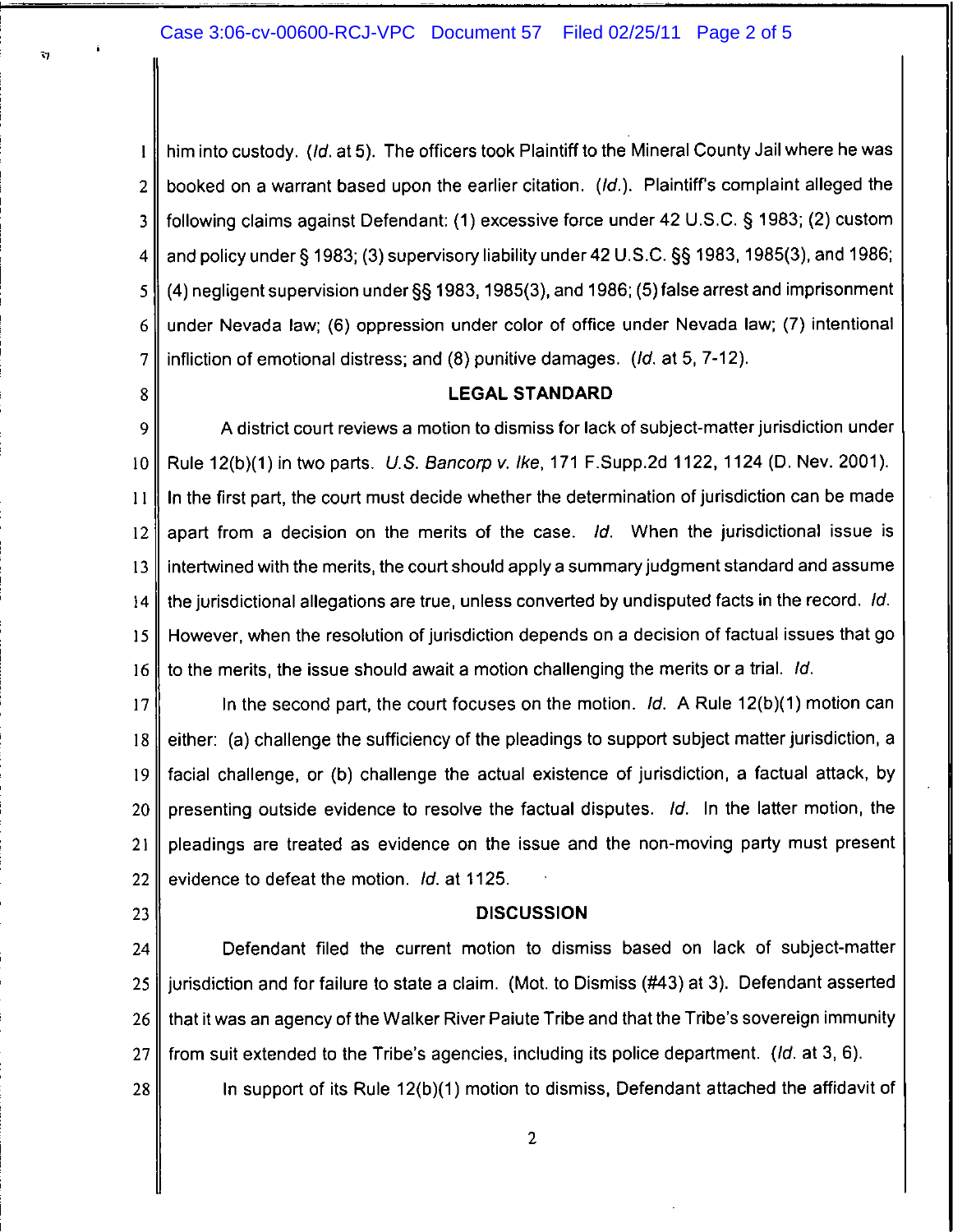## Case 3:06-cv-00600-RCJ-VPC Document 57 Filed 02/25/11 Page 3 of 5

 $\zeta_{\rm c} = \zeta_{\rm c}$ 

l

! !

!

i

 $\mathcal{L}_{\mathcal{A}}$ 

i

!

l

1 | Lorren Sammaripa, the Chairman of the Walker River Paiute Tribe and tribe member. (Aff. 2 | of Sammaripa (#43-1) at 1). Sammaripa attested to the following. The Tribe was a federally . 3  $\parallel$  recognized tribe and its own sovereign nation with its own court system. (Id.). The Tribe's 4 governing body was the Walker River Paiute Tribe's Tribal Council. (Id.). The Chief of Police 5 | of the Walker River Paiute Tribal Police Department reported to the Tribal Council through the 6 Tribal Chairman. (Id. at 2). The Tribe had never waived its sovereignty with respect to 7 criminal enforcement of the Tribe's Law and Order Code or the Tribe's Constitution and had 8 never ceded criminal jurisdiction over its members to any state or federal law enforcement  $9$  | agency. (Id.). The Tribe's police officers were not an extension of the federal government. 10  $\parallel$  (Id.). "Tribal officers" were employees of the Tribe and were hired and recruited by the Tribe. 11  $\parallel$  (Id.). The Tribe understood that it was free to operate its own Tribal police department and  $12$  the Tribe's police department's operational control was completely local and vested in the 13 Tribal Council. (Id. at 2-3). The Tribe had never considered its lands to be subjugated to 14 Nevada's common law of torts. (*ld.* at 3).

15 || It is well established that Indian tribes possess the common law immunity from suit 16 I traditionally enjoyed by sovereign powers. Santa Clara Pueblo v. Martinez, 436 U.S. 49, 58, 17 98 S,Ct. 1670, 1677, 56 L.Ed.2d 106 (1978). "This aspect of tribal sovereignty, like all others, 18  $\parallel$  is subject to the superior and plenary control of Congress." Id. Thus, "[a]s a matter of federal  $\begin{array}{ccc} \hline \end{array}$ law, an Indian tribe is subject to suit only where Congress has authorized the suit or the tribe 20 has waived immunity." Kiowa Tribe of Okla. v. Mfg. Techs., Inc., 523 U.S. 751, 754, 118 S.Ct. 21 | 1700, 140 L.Ed.2d 981 (1998). "It is settled that a waiver of sovereign immunity 'cannot be 22 | implied but must be unequivocally expressed."" Santa Clara Pueblo, 436 U.S. at 58, 98 S.Ct. 23 at 1677 (quoting United States v. Testan, 424 U.S. 392, 399, 96 S.Ct. 948, 47 L.Ed.2d 114 24 (1976)).

> 25 The tribe's immunity is not defeated by an allegation that it acted beyond its powers." 26 || Imperial Granite Co. v. Pala Bank of Mission Indians, 940 F.2d 1269, 1271 (9th Cir. 1991). 27  $\parallel$  Additionally, tribal immunity extends to entities that are agencies or administrative arms of the 28 tribe. In re White, 139 F.3d 1268, 1271 (9th Cir. 1998)(stating that an entity that was an

 $\blacksquare$  . The contract of the contract of the contract of the contract of the contract of the contract of the contract of the contract of the contract of the contract of the contract of the contract of the contract of the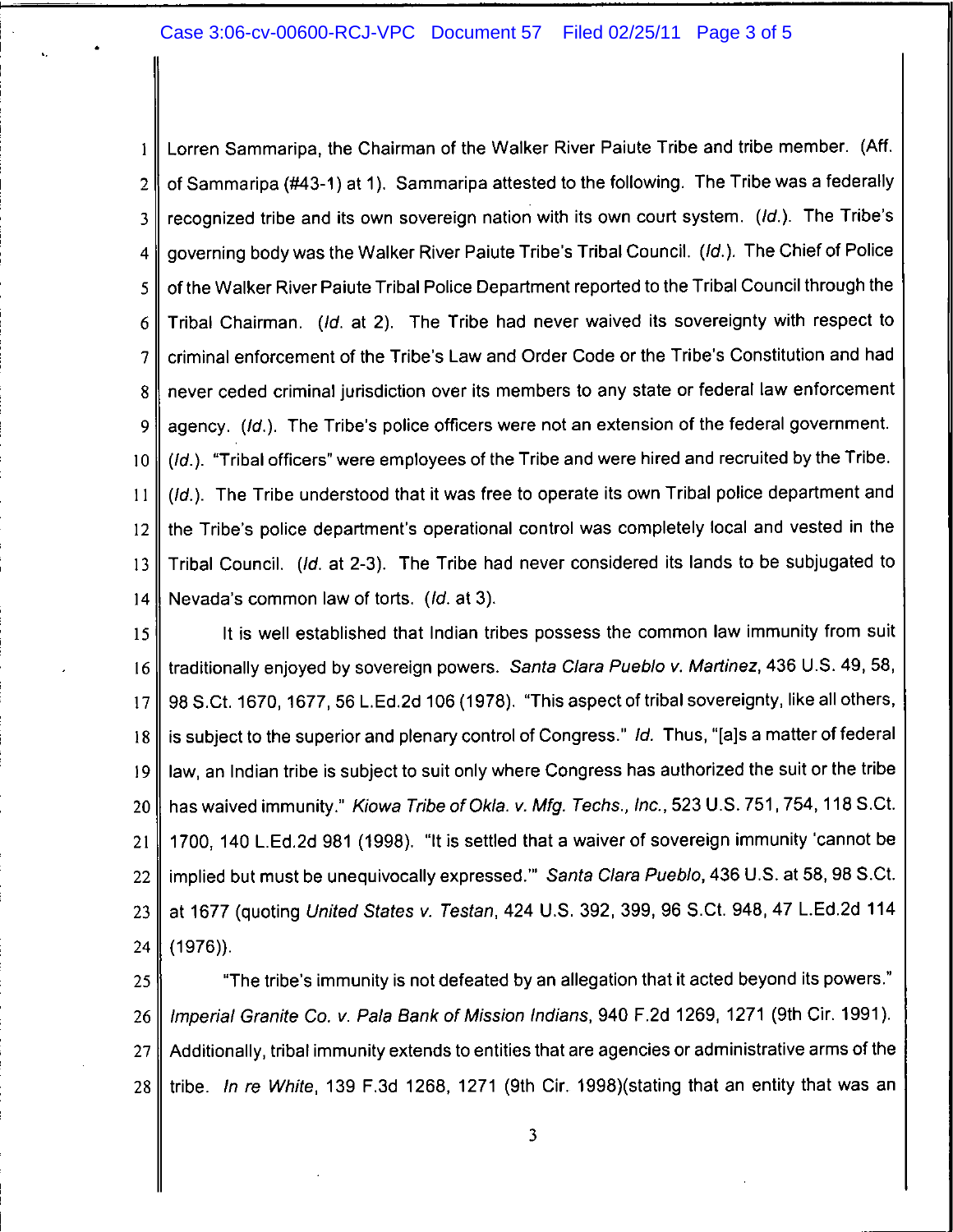# Case 3:06-cv-00600-RCJ-VPC Document 57 Filed 02/25/11 Page 4 of 5

administrative arm of a tribal sovereign enjoys common law immunity from suit); see also  $\mathbf{1}$ Bassett v. Mashantucket Pequot Tribe, 204 F.3d 343, 358 (2nd Cir. 2000) (noting that agencies  $\overline{2}$ of a tribe are entitled to benefit from the Tribe's immunity); Allen v. Gold Country Casino, 464 3 F.3d 1044, 1046 (9th Cir. 2006) (holding that when the tribe establishes an entity to conduct 4 certain activities, the entity is immune if it functions as an arm of the tribe). 5

Here, the jurisdictional issue in this case is independent of the issues presented by 6 Plaintiff and may be examined through this motion to dismiss. The instant motion challenges 7 the actual existence of jurisdiction based on tribal sovereign immunity.<sup>2</sup> Therefore, this Court 8 will review Sammaripa's affidavit to determine the existence of jurisdiction. See U.S. Bancorp, 9 171 F.Supp.2d at 1124.  $10$ 

In this case. Sammaripa's affidavit explicitly states that the Tribe's police department's  $11$ operational control was completely local and vested in the Tribal Council. (See Aff. of  $12$ Sammaripa (#43-1) at 3). As such, the Tribal Police is an administrative arm of the Tribe and 13 is entitled to the benefit of the Tribe's sovereign immunity. See In re White, 139 F.3d at 1271.  $14$ Moreover, Plaintiff does not allege that the Tribe waived its sovereign immunity with respect 15 to the Tribal Police.<sup>3</sup> Accordingly, the Court grants Defendant's motion to dismiss for lack of 16  $17$ subject-matter jurisdiction.

- 18  $^{\prime\prime\prime}$
- 19  $^{\prime\prime\prime}$
- 20 '///
- $21$  $III$
- 22

25 <sup>3</sup> Plaintiff makes various allegations against unnamed, individual police officers and asserts that they acted outside the scope of their authority and are not entitled to immunity. 26 (Response to Mot. to Dismiss (#48) at 14-16). Because Plaintiff has not named or served any of these police officers they are not defendants in the case. As such, the Walker River Paiute 27 Tribe Tribal Police, an administrative arm of the Tribe, is the only named defendant in this case. At oral argument, the Court granted Plaintiff's oral motion for leave to amend the 28 complaint to name individual defendants if the statute of limitations permits.

 $\overline{\mathbf{4}}$ 

<sup>23</sup> <sup>2</sup> Although Defendant does assert that the complaint is facially deficient when it comes to jurisdiction. Defendant in substance challenges the existence of actual jurisdiction. (See 24 Mot. to Dismiss  $(H43)$  at 4, 9).